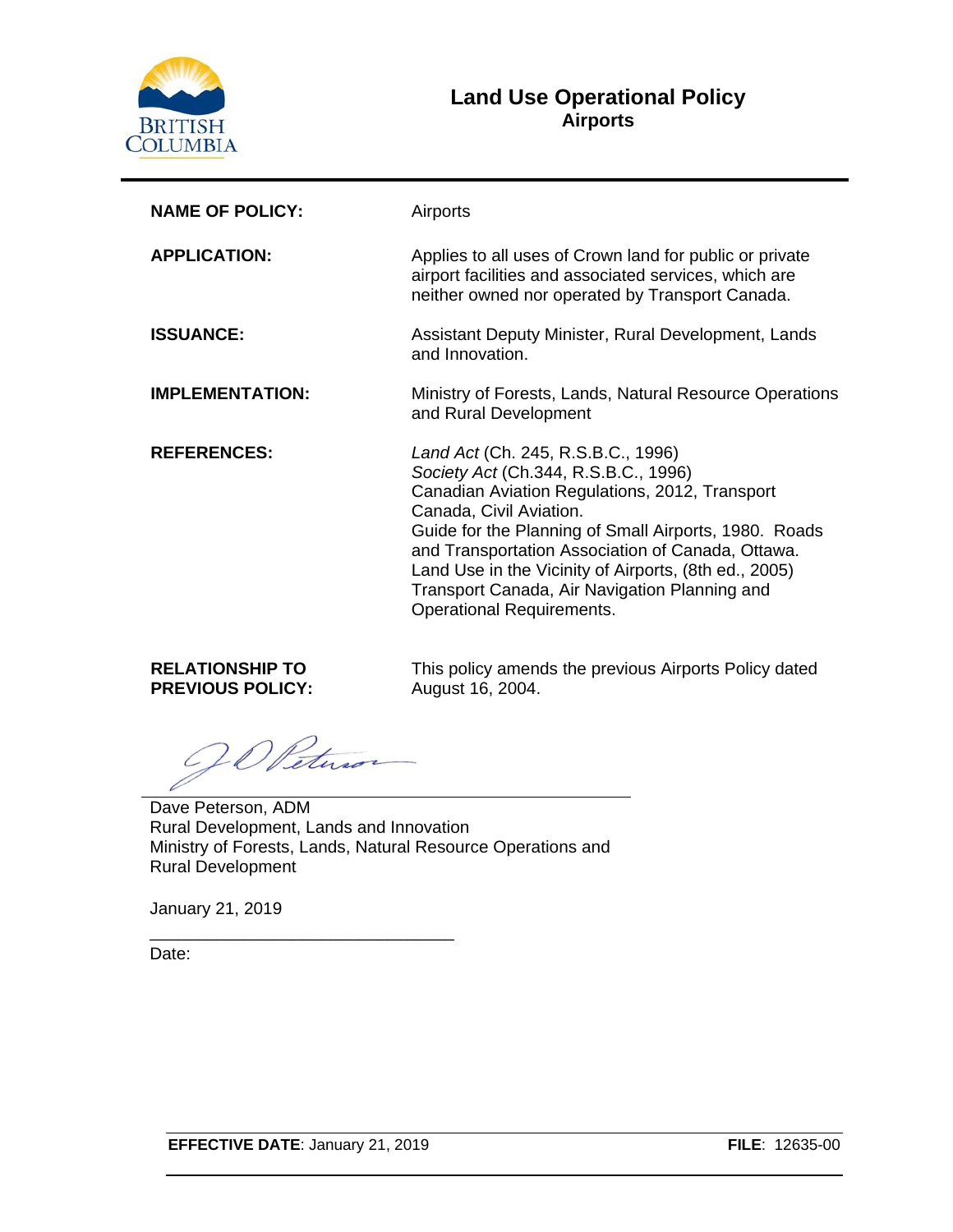| <b>APPROVED AMENDMENTS:</b> |                                   |                     |  |
|-----------------------------|-----------------------------------|---------------------|--|
| <b>Effective Date</b>       | <b>Briefing Note</b><br>/Approval | Summary of Changes: |  |
|                             |                                   |                     |  |
|                             |                                   |                     |  |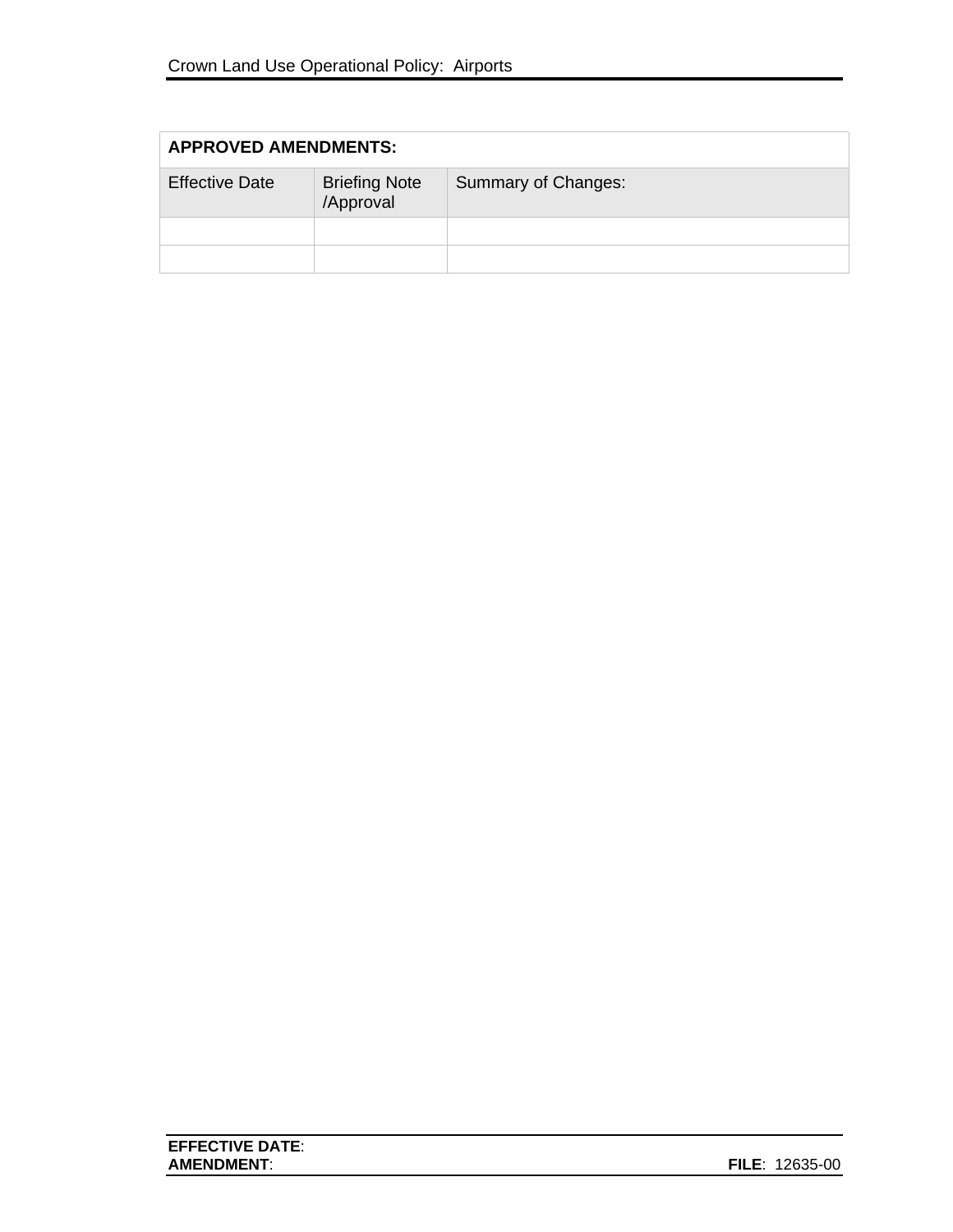## **Table of Contents**

| 1.               |                                                                 |                                                            |  |  |
|------------------|-----------------------------------------------------------------|------------------------------------------------------------|--|--|
| 2.               |                                                                 |                                                            |  |  |
| 3.               |                                                                 |                                                            |  |  |
| $\overline{4}$ . |                                                                 |                                                            |  |  |
|                  | 4.1                                                             |                                                            |  |  |
| 5.               |                                                                 |                                                            |  |  |
|                  | 5.1                                                             |                                                            |  |  |
|                  | 5.2                                                             |                                                            |  |  |
|                  | 5.3                                                             |                                                            |  |  |
|                  | 5.4                                                             |                                                            |  |  |
|                  |                                                                 | 541                                                        |  |  |
|                  | 5.5                                                             |                                                            |  |  |
|                  |                                                                 | 5.5.1                                                      |  |  |
|                  |                                                                 | 5.5.2                                                      |  |  |
|                  | 5.6                                                             |                                                            |  |  |
| 6.               |                                                                 |                                                            |  |  |
| 7.               |                                                                 |                                                            |  |  |
|                  | 7.1                                                             |                                                            |  |  |
|                  |                                                                 | 7.1.1                                                      |  |  |
|                  |                                                                 | 7.1.2                                                      |  |  |
|                  |                                                                 | 7.1.3                                                      |  |  |
|                  |                                                                 | 7.1.4                                                      |  |  |
| 8.               |                                                                 |                                                            |  |  |
|                  | 8.1                                                             |                                                            |  |  |
|                  | 8.2                                                             |                                                            |  |  |
|                  | 8.3                                                             |                                                            |  |  |
|                  |                                                                 |                                                            |  |  |
|                  |                                                                 | 8.3.2                                                      |  |  |
| 9.               | VARIANCE.                                                       |                                                            |  |  |
|                  |                                                                 |                                                            |  |  |
|                  |                                                                 | APPENDIX 2. ANCILLARY USES FOR PUBLIC AIRPORT FACILITIES 8 |  |  |
|                  | APPENDIX 3. TYPICAL LAND REQUIREMENTS FOR SIMPLE AIRPORTS BASED |                                                            |  |  |
|                  |                                                                 |                                                            |  |  |
|                  |                                                                 |                                                            |  |  |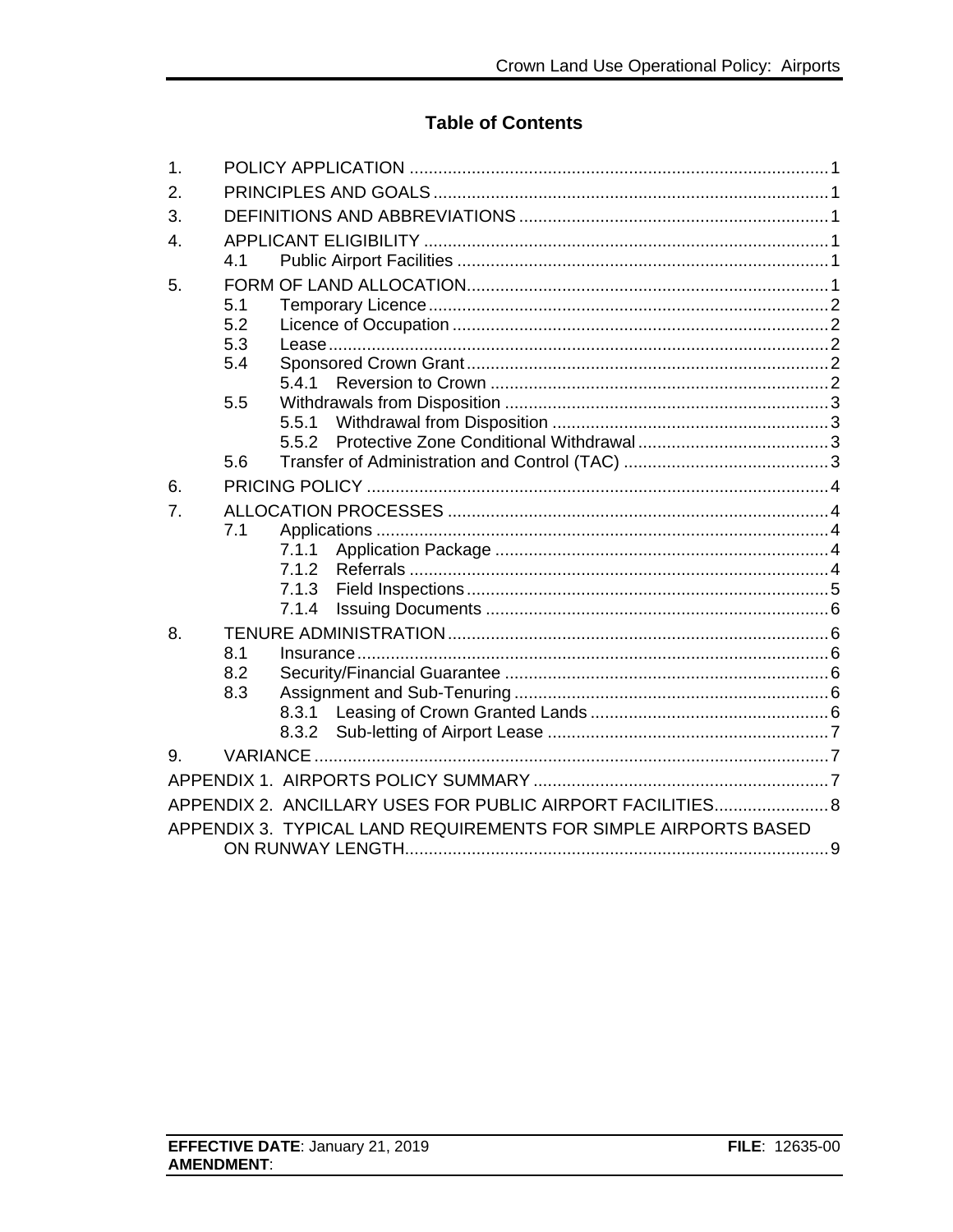# **1. POLICY APPLICATION**

<span id="page-3-0"></span>This policy applies in all cases where Crown land is required for airport facilities which will be neither owned nor operated by Transport Canada. It may include:

- private airport facilities used for private use by individuals or corporations, or
- public airport facilities which provides a public benefit, and primarily supports commercial aviation activities.

Airport in this policy may be either an "aerodrome" or "airport" as these terms are defined by [Transport Canada.](http://laws-lois.justice.gc.ca/eng/acts/A-2/page-1.html) Airports referenced in this policy may include airstrips and helicopter landing sites or heli-pads.

This policy applies to Crown land required for use as an airport except when the airport is associated with a logging camp.

This policy applies to special procedures respecting proposals by the federal government for transfer of administration and control of Crown land for airport purposes. (Refer to the section 5.6 for more information).

# **2. PRINCIPLES AND GOALS**

<span id="page-3-1"></span>For information on Crown land allocation principles see [Crown Land Allocation](https://www2.gov.bc.ca/assets/gov/farming-natural-resources-and-industry/natural-resource-use/land-water-use/crown-land/allocation_principles.pdf)  [Principles.](https://www2.gov.bc.ca/assets/gov/farming-natural-resources-and-industry/natural-resource-use/land-water-use/crown-land/allocation_principles.pdf)

## **3. DEFINITIONS AND ABBREVIATIONS**

<span id="page-3-2"></span>For a glossary of definitions and abbreviations see [Glossary and Abbreviations.](https://www2.gov.bc.ca/assets/gov/farming-natural-resources-and-industry/natural-resource-use/land-water-use/crown-land/glossary_and_abbreviations.pdf)

# **4. APPLICANT ELIGIBILITY**

<span id="page-3-3"></span>For standard policy information on eligibility see [Eligibility and Restrictions.](http://www2.gov.bc.ca/assets/gov/farming-natural-resources-and-industry/natural-resource-use/land-water-use/crown-land/eligibility.pdf)

Additional or special requirements for airport allocations are:

## <span id="page-3-4"></span>**4.1 Public Airport Facilities**

Applicants for use of Crown land for public airport facilities must be either a municipal or regional government, or an airport society.

If the applicant is an airport society the Authorizing Agency will confirm its incorporation as a reporting society with the Corporate Registry, BC Online.

## **5. FORM OF LAND ALLOCATION**

<span id="page-3-5"></span>For standard policy information on forms of allocation see [Form of Crown Land](http://www2.gov.bc.ca/assets/gov/farming-natural-resources-and-industry/natural-resource-use/land-water-use/crown-land/form_of_allocation.pdf)  [Allocation.](http://www2.gov.bc.ca/assets/gov/farming-natural-resources-and-industry/natural-resource-use/land-water-use/crown-land/form_of_allocation.pdf)

Refer to Appendix 1 for a summary of the forms and terms of Crown land allocation available for airport facilities.

Airport facilities ancillary to another Crown land use tenure (e.g. adventure tourism operations, road/utility construction projects) require application for a separate airport tenure under this policy when the airport facility is located outside of the primary tenure area.

For airport facilities ancillary to another land use, where the airport facility is within the primary tenure area, an application for a separate airport tenure under this policy is

| <b>EFFECTIVE DATE: January 21, 2019</b> | <b>FILE</b> : 12635-00 |
|-----------------------------------------|------------------------|
| <b>AMENDMENT:</b>                       | <b>PAGE: 1</b>         |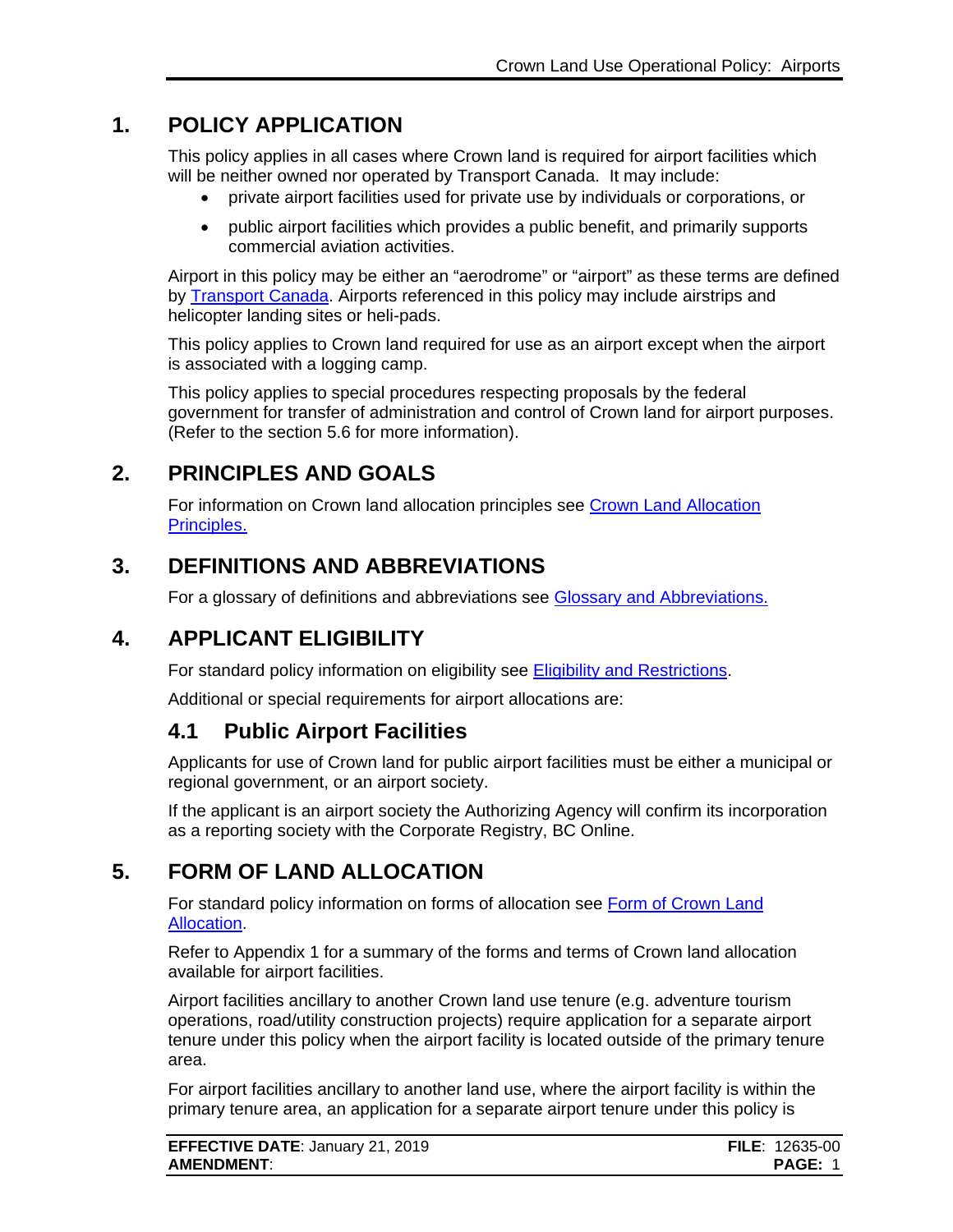required at the discretion of the Authorizing Agency giving consideration to relevant factors which may include, but are not limited to:

- frequency/seasonality of use;
- level of construction; and
- permanency of improvements.

Where it is determined by the Authorizing Agency that a separate application for an airport facility is not required, the airport facility must be identified in and evaluated as part of the application and management plan for the primary land use.

## <span id="page-4-0"></span>**5.1 Temporary Licence**

The maximum term for a temporary licence is 2 years*.* 

A temporary licence may be issued for the temporary occupation of Crown land for the construction of public or private airport facilities.

## <span id="page-4-1"></span>**5.2 Licence of Occupation**

Disposition of Crown land for private airport purposes to individuals or corporations may be made by licence of occupation.

The licence of occupation for private airport purposes does not preclude the public use of the airport for personal aviation activities.

The standard term for a licence of occupation is 10 years with a maximum term of 30 years.

## <span id="page-4-2"></span>**5.3 Lease**

The maximum term for a lease is 30 years.

Disposition of Crown land for public airport facilities to airport societies is made by lease. For more information on leases to airport societies see the [Community and Institutional](http://www2.gov.bc.ca/assets/gov/farming-natural-resources-and-industry/natural-resource-use/land-water-use/crown-land/community_inst.pdf)  [Land Use Policy.](http://www2.gov.bc.ca/assets/gov/farming-natural-resources-and-industry/natural-resource-use/land-water-use/crown-land/community_inst.pdf)

## <span id="page-4-3"></span>**5.4 Sponsored Crown Grant**

Disposition of Crown land for public airport facilities and ancillary purposes to a municipal or regional government is made by Sponsored Crown Grant (SCG) pursuant to Section 51 of the *Land Act*. A restrictive covenant on the title allows for granted land to be returned to the Crown upon request by the Province if the land is no longer used for the purpose intended. The reversionary clause must state "on the condition that the land is used for airport purposes". For more information on SCGs see the [Community](http://www2.gov.bc.ca/assets/gov/farming-natural-resources-and-industry/natural-resource-use/land-water-use/crown-land/community_inst.pdf)  [and Institutional Land Use Policy.](http://www2.gov.bc.ca/assets/gov/farming-natural-resources-and-industry/natural-resource-use/land-water-use/crown-land/community_inst.pdf)

### <span id="page-4-4"></span>**5.4.1 Reversion to Crown**

All SCGs are subject to the provision that the land may be required to be returned to the Crown upon request if the land is not being used for the purpose intended.

If the land reverts to the Crown for any reason, the Authorizing Agency may require the land to be reclaimed by the municipal or regional government that held the SCG in such a fashion as to render it inoperable as an airport. The operator of a permanently closed

| <b>EFFECTIVE DATE: January 21, 2019</b> | <b>FILE</b> : $12635-00$ |
|-----------------------------------------|--------------------------|
| <b>AMENDMENT:</b>                       | <b>PAGE: 2</b>           |
|                                         |                          |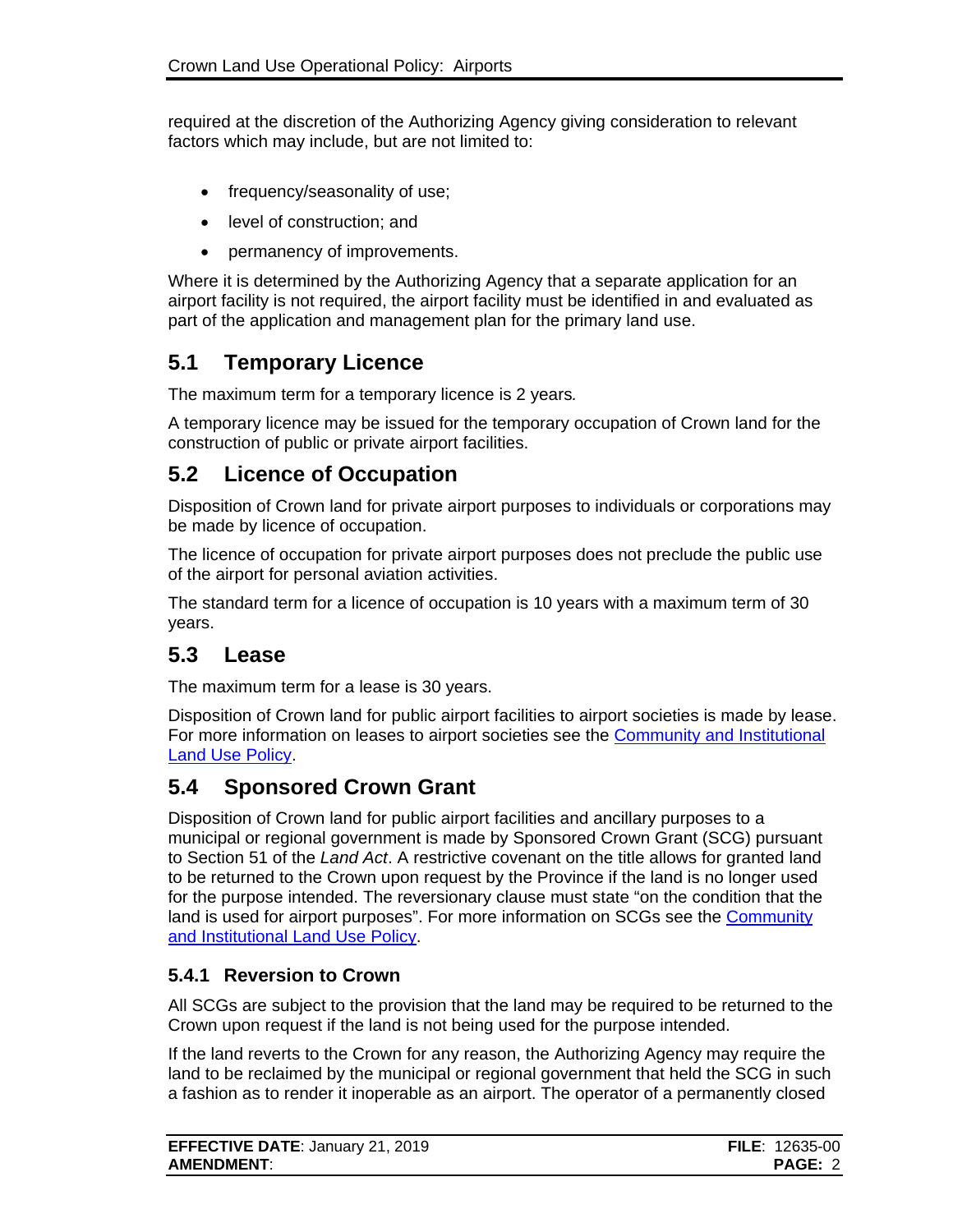airport must remove all of the markers and markings and place closed markings on the runway in accordance with the Canadian Aviation Regulations.

Written notification regarding the action of rendering an airport, which has been published in the Canada Flight Supplement or Canada Water Aerodrome Supplement in accordance with the Canadian Aviation Regulations, inoperable must be sent to the Civil Aviation Branch, Transport Canada, Vancouver.

## <span id="page-5-0"></span>**5.5 Withdrawals from Disposition**

### <span id="page-5-1"></span>**5.5.1 Withdrawal from Disposition**

Prior to acceptance of an application for a public airport facility, the Authorizing Agency may withdraw Crown land from disposition under Section 16 of the *Land Act* in order to protect the land from disposition while the necessary airport development planning is being conducted. Refer to the [Reserves, Withdrawals, Notations and Prohibitions Policy](http://www2.gov.bc.ca/assets/gov/farming-natural-resources-and-industry/natural-resource-use/land-water-use/crown-land/reserves.pdf) for additional information on Section 16 *Land Act* withdrawals.

### <span id="page-5-2"></span>**5.5.2 Protective Zone Conditional Withdrawal**

To ensure continued public safety in the airport vicinity, as well as the ongoing viability of the airport, a Section 17 *Land Act* conditional withdrawal may be made over the area within a 4000 metre radius of the airport reference point (runway mid-point generally). Refer to the [Reserves, Withdrawals, Notations and Prohibitions Policy](http://www2.gov.bc.ca/assets/gov/farming-natural-resources-and-industry/natural-resource-use/land-water-use/crown-land/reserves.pdf) for additional information on Section 17 *Land Act* conditional withdrawals.

Applications for Crown land within the conditional withdrawal area are accepted only for land uses considered compatible with airport operations and for proposed structures less than 45 metres above the reference point elevation. Uses considered to be incompatible include:

- those generating excessive smoke, noise, dust or highway or rail traffic;
- uses that attract birds (e.g. dumps, grain and seed crops, etc.);
- uses that attract high use densities;
- uses that produce electronic interference or misleading lights;
- residential and certain institutional uses (within approximately 5 km of the airport); and
- other miscellaneous uses including electrical plants, oil and gas facilities, and power lines.

Crown land applications accepted within an existing Section 17 airport protective zone are to be referred to the Civil Aviation Branch, Transport Canada for comment where the Authorizing Agency wishes to confirm that the proposed use is compatible with airport operations.

# <span id="page-5-3"></span>**5.6 Transfer of Administration and Control (TAC)**

Written proposals for TAC of Crown land are only accepted from departments of the Government of Canada.

Proposals must be accompanied by supporting information which includes justification of need, a map of the area required for airport operations and area required for protective

| <b>EFFECTIVE DATE: January 21, 2019</b> | <b>FILE</b> : $12635-00$ |
|-----------------------------------------|--------------------------|
| <b>AMENDMENT:</b>                       | <b>PAGE: 3</b>           |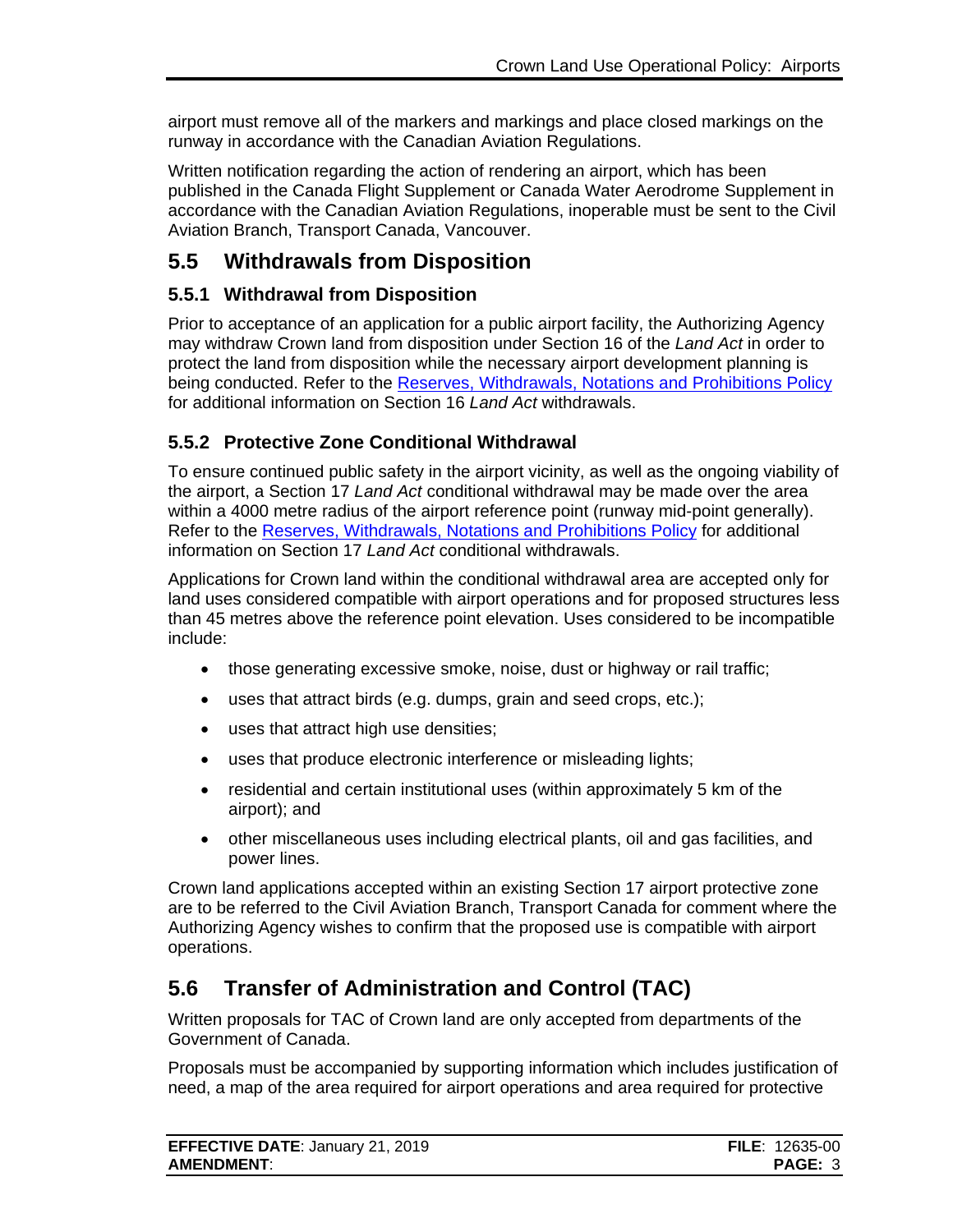zone designation by the Authorizing Agency, a list of proposed or existing uses and/or tenants, and specific design proposals if available.

Proposals are to be addressed to the appropriate FrontCounter BC office.

Proposals and accompanying information are to be referred by the Authorizing Agency to the appropriate local government and the Ministry of Transportation and Infrastructure (Transportation Policy and Planning Branch).

Generally, the area to be included in the TAC is the area required for any or all of the ancillary uses identified in Appendix 2.

See the [Land and Management Transfers](http://www2.gov.bc.ca/assets/gov/farming-natural-resources-and-industry/natural-resource-use/land-water-use/crown-land/land_transfers.pdf) policy respecting evaluation of TAC proposals and the establishment of Orders-in-Council.

Where appropriate, upon issuance of the TAC, the Authorizing Agency is to establish the protective zone conditional withdrawal under Section 17 of the *Land Act.*

## **6. PRICING POLICY**

<span id="page-6-0"></span>For information on pricing see the [Pricing Policy.](https://www2.gov.bc.ca/assets/gov/farming-natural-resources-and-industry/natural-resource-use/land-water-use/crown-land/pricing.pdf#page=54)

For information on application and service fees see the [Crown Land Fees Procedure.](https://www2.gov.bc.ca/assets/gov/farming-natural-resources-and-industry/natural-resource-use/land-water-use/crown-land/fees.pdf)

## **7. ALLOCATION PROCESSES**

<span id="page-6-1"></span>For detailed standard information on allocation processes see [Allocation Procedures -](https://www2.gov.bc.ca/assets/gov/farming-natural-resources-and-industry/natural-resource-use/land-water-use/crown-land/ap_applications.pdf) [Applications](https://www2.gov.bc.ca/assets/gov/farming-natural-resources-and-industry/natural-resource-use/land-water-use/crown-land/ap_applications.pdf) and [Land Use Management Plans webpage.](https://www2.gov.bc.ca/gov/content?id=6B42E309F6C3449BAF6A015CA228AE5D)

Additional or special requirements for airport allocations are:

## <span id="page-6-2"></span>**7.1 Applications**

#### <span id="page-6-3"></span>**7.1.1 Application Package**

#### **Management Plan**

All applications are to be accompanied by an outline of proposed development, to be used in the formulation of a management plan. Applicants are advised to consult the B.C. Aviation Council, Langley, B.C. in the preparation of the outline of proposed development. Additionally, applicants are advised to consult with the Civil Aviation Branch, Transport Canada, Vancouver if the airport is intended to be registered or certified with Transport Canada.

#### <span id="page-6-4"></span>**7.1.2 Referrals**

A mandatory referral is required for all applications for new public and private airport tenures and the accompanying outline of proposed development to local government to ensure compatibility of the proposed uses with official plans.

For proposed private airport facilities, a mandatory referral is required to the Civil Aviation Branch, Transport Canada if the airport is intended to be registered or certified with Transport Canada.

For proposed public airport facilities, a mandatory referral is required to the Civil Aviation Branch, Transport Canada. The Civil Aviation Branch, based on resources available and

| <b>EFFECTIVE DATE: January 21, 2019</b> | <b>FILE</b> : 12635-00 |
|-----------------------------------------|------------------------|
| <b>AMENDMENT:</b>                       | PAGE: 4                |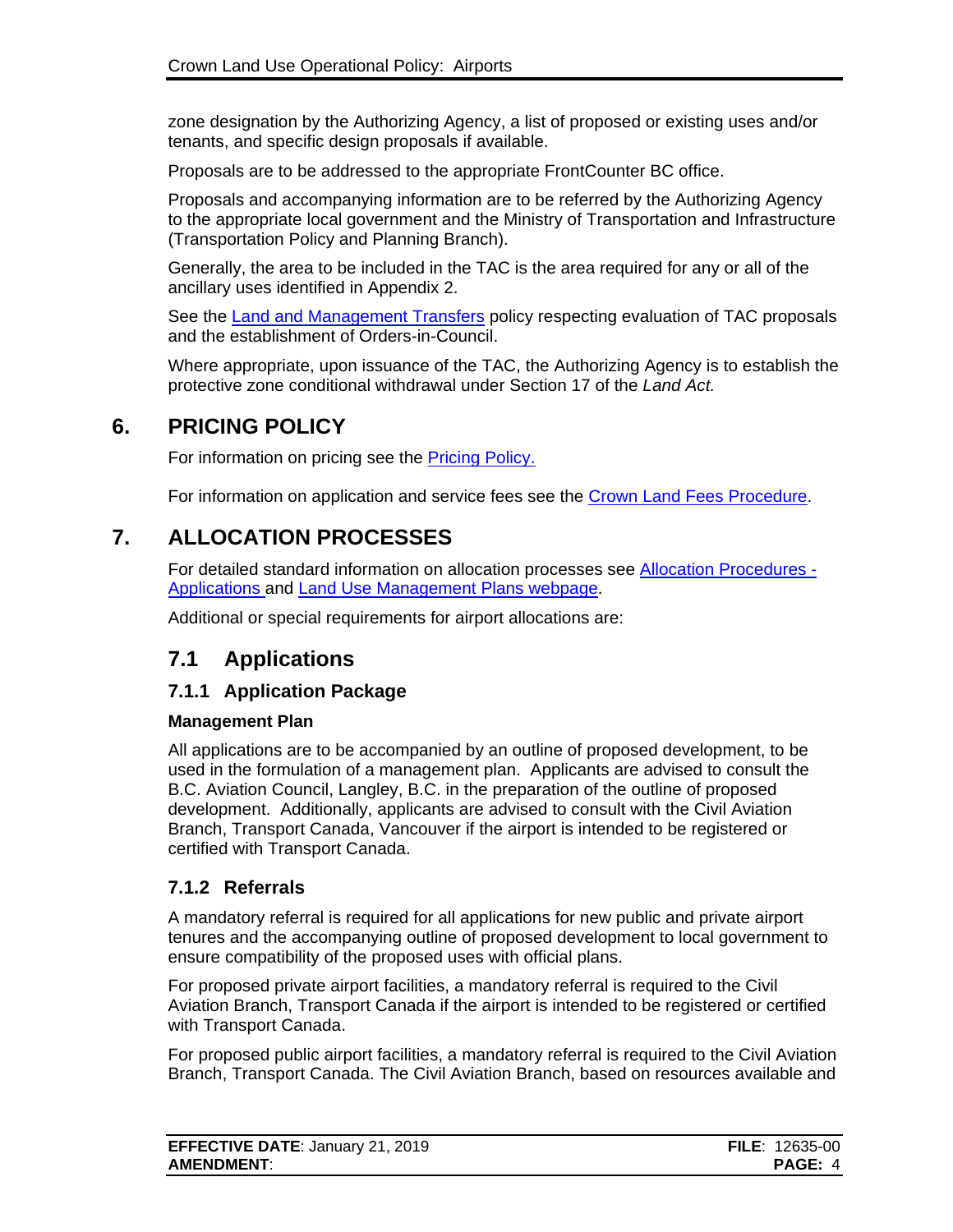the information provided to the Branch, will provide the Authorizing Agency with the following:

- appropriate runway length;
- appropriate overall length, width and area of Sponsored Crown Grant;
- extent of area required for protective zone conditional withdrawal under Section 17 of the Land Act, where appropriate; and
- desirability of proposed ancillary uses.

FrontCounter BC will refer to local government all requests from airport societies to sublease land for ancillary uses that are not specified in the society's lease document.

#### **Local Government Support**

Where the proposed airport land is within a local government boundary, an airport application by an airport society is to be accompanied by a written statement from the relevant local government board or council indicating that the local government supports in principle the proposed airport use, and is not itself willing to request and administer a SCG for that purpose.

#### <span id="page-7-0"></span>**7.1.3 Field Inspections**

In addition to the standard field inspection procedures, the following factors are given consideration in field inspection reports for airports lands:

- existing land uses in the vicinity that may be potentially hazardous to aviation;
- potential for devaluation of existing lands;
- potential for disruption of existing land use/cultural patterns; and,
- adequacy of drainage.

#### **Additional Ancillary Uses**

Where an applicant proposes ancillary uses in addition to those listed in Appendix 2 (e.g. additional revenue-generating commercial uses), Land authorizations staff, in consultation with the Regional Executive Director, will prepare and submit the proposal, together with their recommendation and all relevant documentation, to the Regional ADM for review. Documentation is to include comments received on the proposed ancillary uses from referral agencies. Ancillary land uses not included in Appendix 2 may require a tenure under a different operational land use policy (e.g. Commercial – General).

Letters of commitment and lists of ancillary uses that are specified in Crown grant or lease documents are to be consistent with the Regional ADM's decision respecting permitted ancillary uses.

Regional ADM approval is also required for subsequent proposals from a local government or airport society to amend or expand the list of permitted ancillary uses, as contained in their legal documents.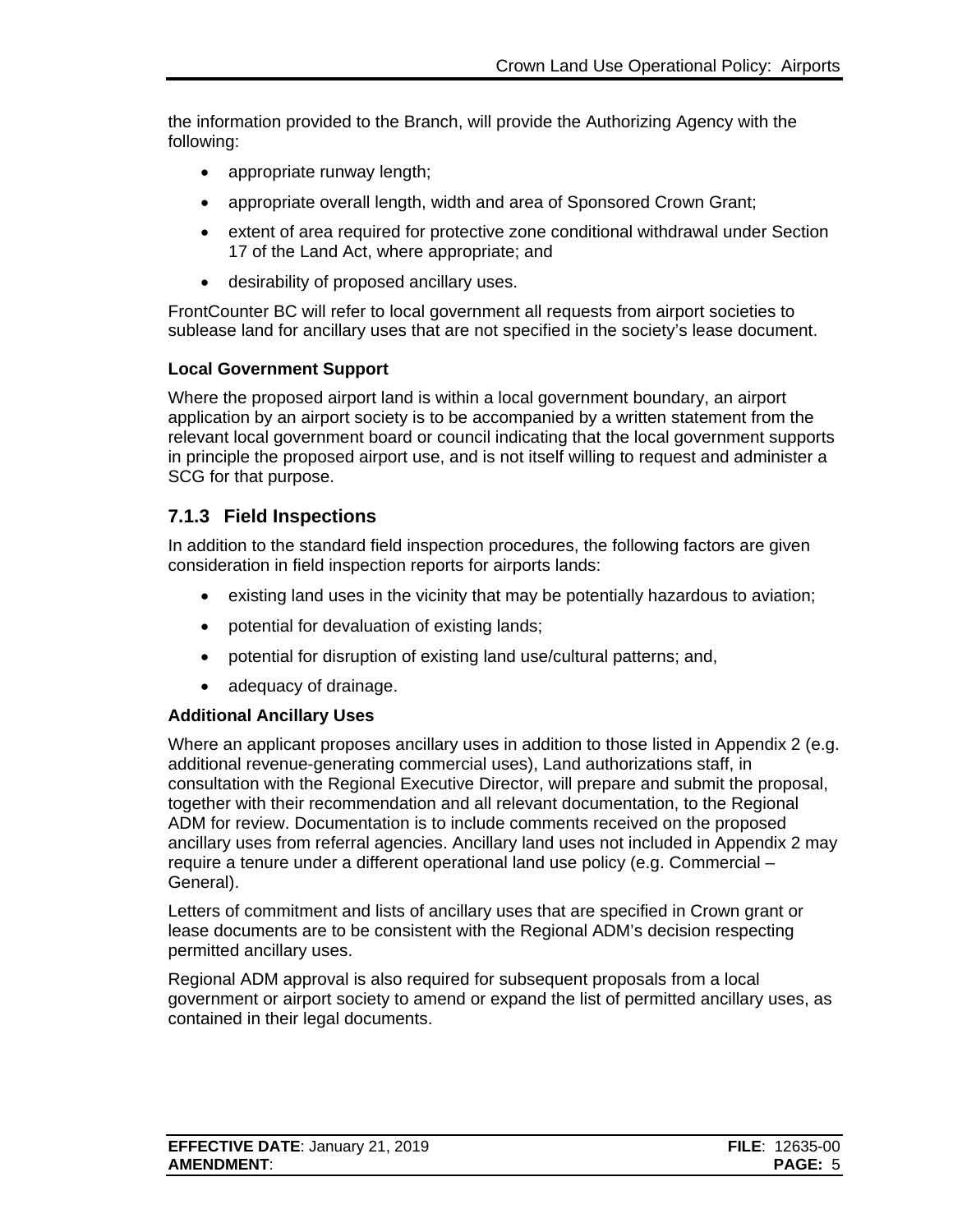### <span id="page-8-0"></span>**7.1.4 Issuing Documents**

#### **Sponsored Crown Grants**

A Letter of Commitment in respect of a public airport is drafted by the Authorizing Agency. The Letter of Commitment indicates that the SCG is conditional upon the assurance by the Civil Aviation Branch, Transport Canada, that the airport will meet the requirements of the Canadian Aviation Regulations.

At such time as the Civil Aviation Branch, Transport Canada has indicated in writing that a public airport proposal will meet the requirements of the Canadian Aviation Regulations, the Authorizing Agency prepares a draft Order-in-Council for a SCG (disposition to local government only).

A copy of the Letter of Commitment for airport tenure is forwarded to the Executive Director, Wildfire Management Branch, Ministry of Forests, Lands, Natural Resource Operations and Rural Development, for information purposes.

## **8. TENURE ADMINISTRATION**

<span id="page-8-1"></span>For standard tenure administration information see the [Tenure Administration](https://www2.gov.bc.ca/assets/gov/farming-natural-resources-and-industry/natural-resource-use/land-water-use/crown-land/ta_general.pdf)  [Procedure.](https://www2.gov.bc.ca/assets/gov/farming-natural-resources-and-industry/natural-resource-use/land-water-use/crown-land/ta_general.pdf)

Additional or special requirements for airport allocations are:

### <span id="page-8-2"></span>**8.1 Insurance**

A lessee or licensee must purchase, and is responsible for maintaining during the term of tenure, sufficient commercial general liability insurance, commensurate with the type and size of aircraft for which the airport is being used. A lessee or licensee is to ensure that the Authorizing Agency is notified of all adjustments, renewals and cancellations of airport insurance coverage during the term of tenure.

Tenure holders may also be required to obtain additional insurance policies to cover risks not dealt with under a commercial general liability insurance policy, for example: environmental pollution liability insurance or aircraft liability insurance.

## <span id="page-8-3"></span>**8.2 Security/Financial Guarantee**

Applicants for private airport licences may be required to post a financial guarantee in addition to a security deposit, to be returned upon completion of airport construction to the satisfaction of the Authorizing Agency. The amount of the guarantee is to be determined by the Authorizing Agency.

A guarantee is not required for public airports, since these are eligible for funding under Federal and/or Provincial Government grant programs.

## <span id="page-8-4"></span>**8.3 Assignment and Sub-Tenuring**

#### <span id="page-8-5"></span>**8.3.1 Leasing of Crown Granted Lands**

Municipal and regional governments which qualify for SCGs may issue leases over land located within the area of the Crown grant for ancillary airport uses.

The SCG may specify uses not identified in Appendix 2, provided that such uses have been approved by the Authorizing Agency.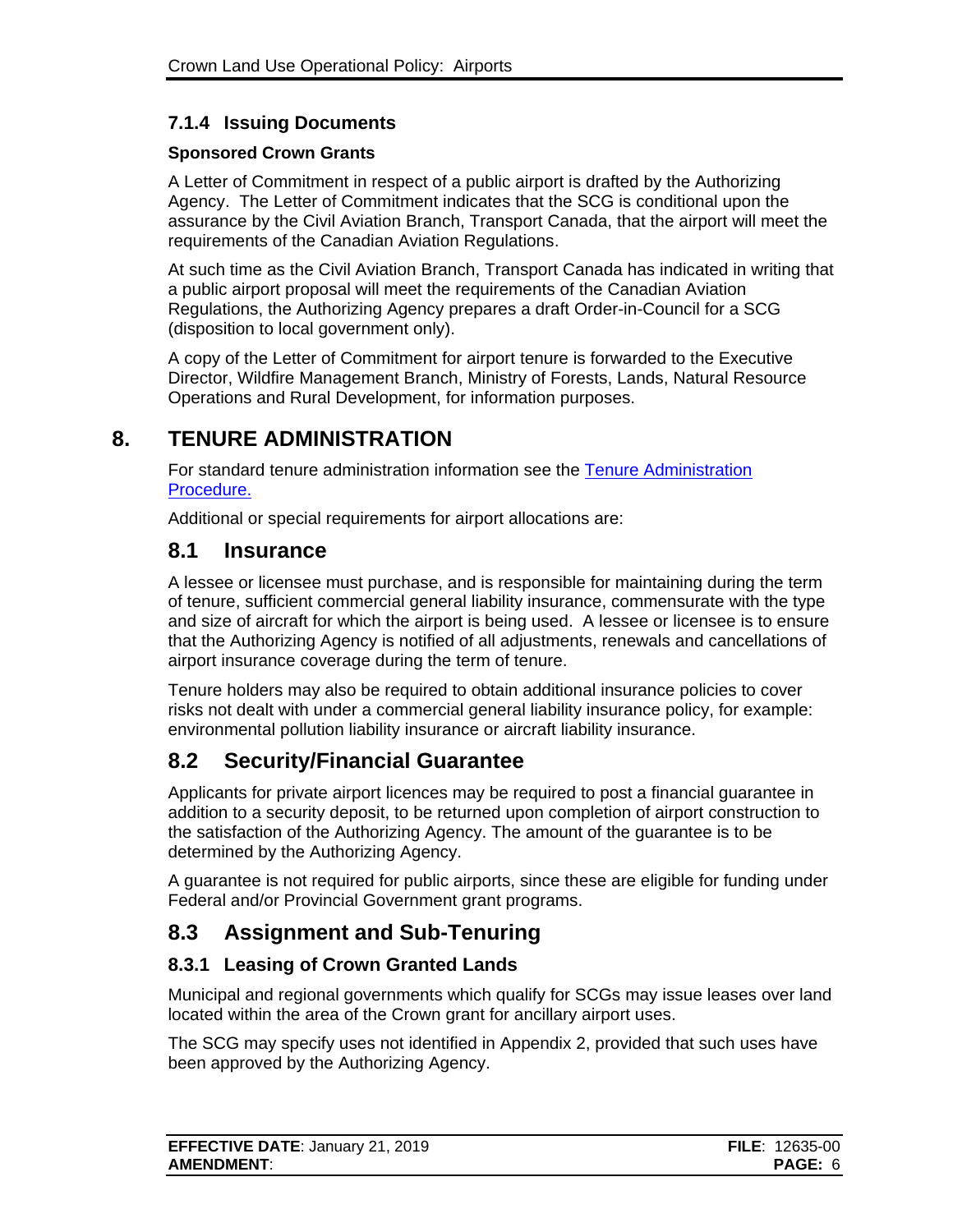### <span id="page-9-0"></span>**8.3.2 Sub-letting of Airport Lease**

Airport societies holding a Crown lease for public airport purposes may issue sub-leases for ancillary airport uses listed in Appendix 2. These uses are to be specified in the lease document. Sub-leases for ancillary uses not indicated in Appendix 2 require the written consent of the Lessor.

The amount of revenue permitted to be generated from sub-leases should not be greater than that required to maintain and operate the facility.

### **9. VARIANCE**

<span id="page-9-1"></span>Variances to this policy must be completed in accordance with the **Policy Variance** [Procedure.](http://www2.gov.bc.ca/assets/gov/farming-natural-resources-and-industry/natural-resource-use/land-water-use/crown-land/variance.pdf)

| <b>TENURE</b>                                  | TERM                                                                    | <b>METHOD OF</b><br><b>DISPOSITION</b> |  |  |
|------------------------------------------------|-------------------------------------------------------------------------|----------------------------------------|--|--|
| <b>Public Airports</b>                         |                                                                         |                                        |  |  |
| <b>Temporary Licence</b>                       | 2 years standard                                                        | Application                            |  |  |
| Lease (to airport societies)                   | 30 years standard                                                       | Application                            |  |  |
| Sponsored Crown Grant (to local<br>government) | Perpetuity, provided that the land<br>is used for the specified purpose | Application                            |  |  |
| <b>Private Airports</b>                        |                                                                         |                                        |  |  |
| <b>Temporary Licence</b>                       | 2 years                                                                 | Application                            |  |  |
| Licence of Occupation                          | 10 year standard,<br>30 year maximum                                    | Application                            |  |  |

## <span id="page-9-2"></span>**Appendix 1. Airports Policy Summary**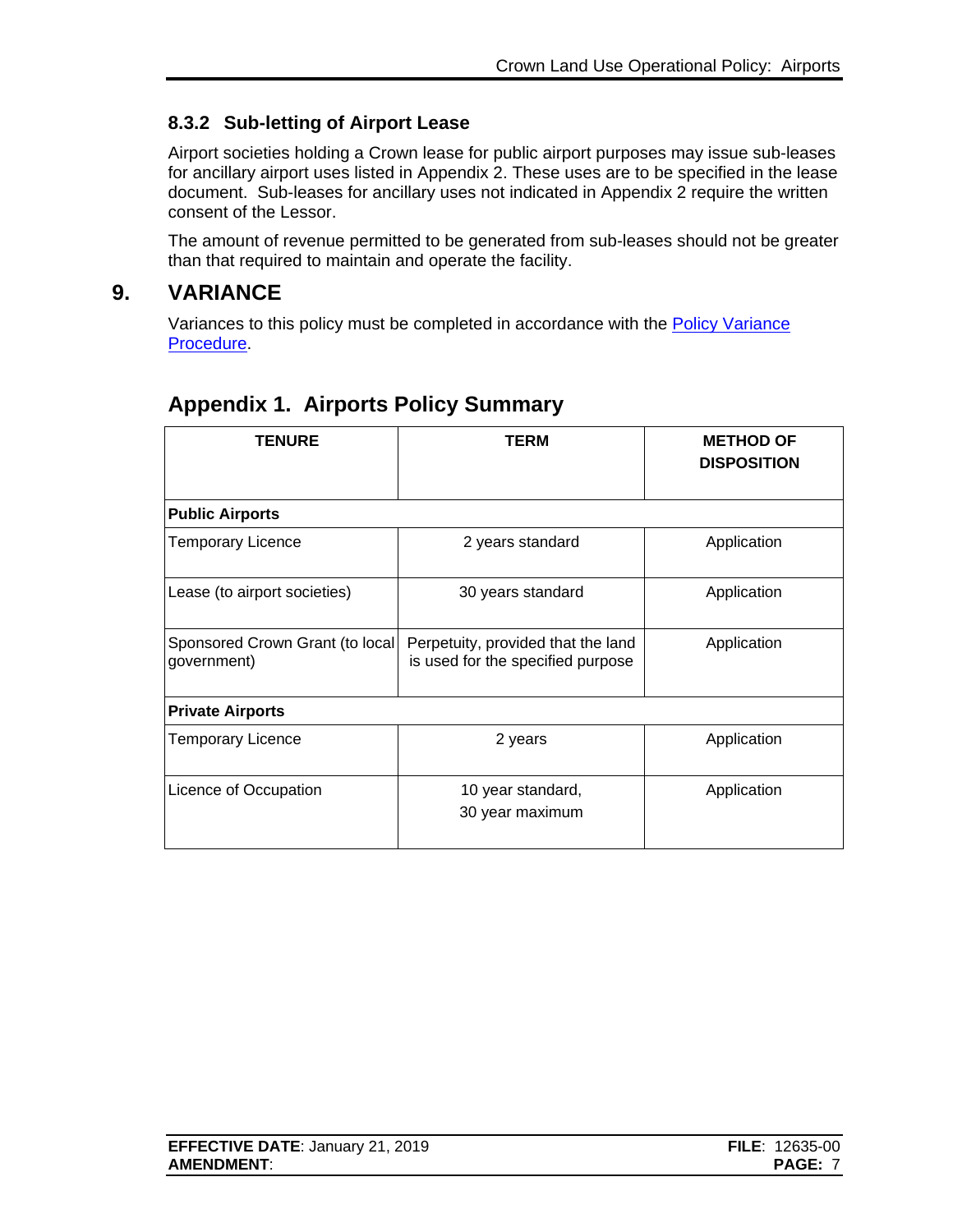## <span id="page-10-0"></span>**Appendix 2. Ancillary Uses for Public Airport Facilities**

#### **A. Definition**

Ancillary airport uses are uses deemed by the Authorizing Agency as necessary for the viable operation and management of a public airport facility.

#### **B. Application of List of Uses**

The list in Part C is to be employed in the issuance of Sponsored Crown Grants and leases for public airport facilities and in the Transfer of Administration and Control of Crown land for airport purposes as a means of determining the amount of Crown land to be included in the disposition. It is also to be used as the basis for establishing uses for which leasing or subleasing may be permitted.

#### **C. List of Ancillary Uses**

- (a) Terminal Building.
- (b) Hangars (either group or individual ownership).
- (c) Runways and grounds maintenance equipment building/garage.
- (d) Transport Canada flight service station (weather reports, radio, flight plan filing).
- (e) Car parking area (either free public or revenue generating).
- (f) Aircraft parking area (either free public or revenue generating).
- (g) Water bomber or chemical staging areas for forest protection (Forestry).
- (h) Air Ambulance provisions.
- (i) Flying School facilities.
- (j) Cargo handling/storage facilities.
- (k) Aircraft sales/service/maintenance /airframe/electrical/mechanical/avionics services.
- (l) Wheels-to-floats conversion facilities.
- (m) Vehicle rental office and parking facilities.
- (n) Restaurant/gift shop providing airport revenue.
- (o) Base operators—scheduled service/charters (airplane and helicopter).
- (p) Specialty agricultural and/or forest protection spraying and/or related services/storage facilities.
- (q) Flying Club House.
- (r) Caretaker's residence.
- (s) Fuel dispensing and storage facilities.
- (t) Navigation/landing aids.